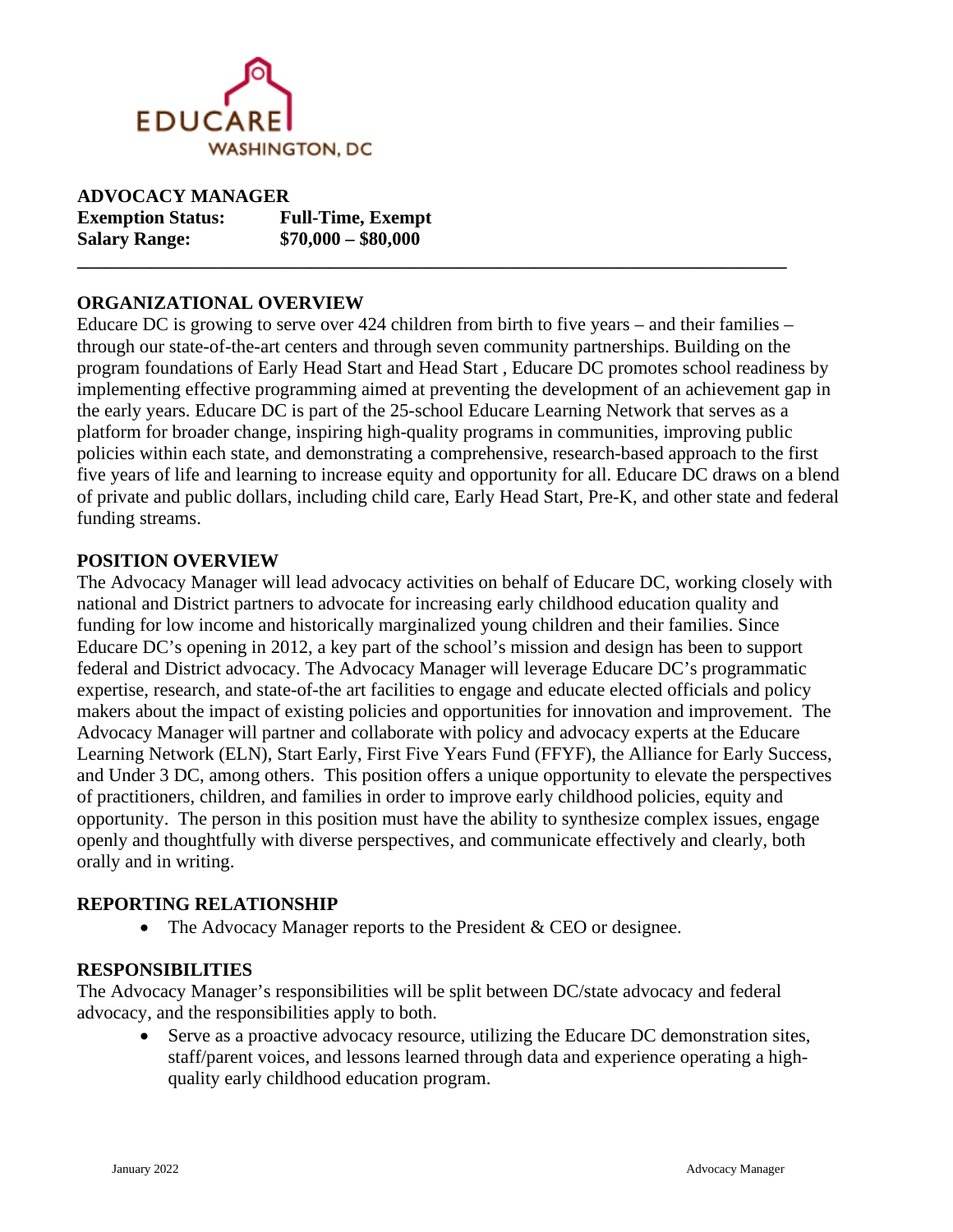

- Establish and maintain relationships with elected officials, staff, and other policy makers, in order to serve as a ready information source to provide information and facilitate tours with a goal of informing improved early learning policies and investments.
- Engage with staff and parents related to advocacy by briefing, supporting testimony and building capacity.
- Work with partners to lead selected advocacy priorities for Educare DC. Support partners or monitor progress in other lower priority areas.
- Build relationships with key partners including the Educare Policy Workgroup, FFYF, Under 3 DC, and the Alliance.
- Partner with Federal advocacy organizations and think tanks including FFYF, Start Early, the National Head Start Association, Zero to Three, and others to advance policies that support quality early learning, to provide practitioner and parent context, data, interview opportunities and film footage for advocacy and policy development.
- Participate in the DC Head Start Association, DC Association for the Education of Young Children, DC Early Learning Collaborative, committees of the State Early Childhood Development Coordination Council, and District initiatives such as the Preschool Development Grant and the Pritzker Children's Initiative grant.
- Prepare and at times deliver testimony before councils, boards, commissions, legislative and other committees on issues related to effective early childhood policy and programs.
- Conduct analysis, provide thought leadership, and serve as an important voice about key policy issues by reading briefs, communicating with policy experts and other advocates. Maintain clear focus on long-term objectives, while recognizing opportunities for shorterterm, opportunistic improvements.
- Understand intersectionality of related issues supporting young children and underresourced communities, including health, housing, and K-12 education.
- Identify opportunities and develop content for editorials, conferences, presentations or other platforms to inform groups and the broader public about the case for early learning
- Conduct tours. Assist with the planning and execution of advocacy trainings and events. Identify opportunities to engage broader audiences about the case for early learning.
- Serve as point of contact for advocacy related media, in partnership with Educare DC development director.
- Write periodic grant proposals and progress reports, in partnership with development director.
- Perform other duties as assigned within the scope of the position.

# **EXPERIENCE AND ABILITIES**

- Five years of experience in policy analysis and/or advocacy, with demonstrated track record of collaborating with diverse stakeholders and building relationships.
- Strong knowledge of government programs and systems impacting families with young children, including demonstrated knowledge of equitable early childhood and pre-k systems.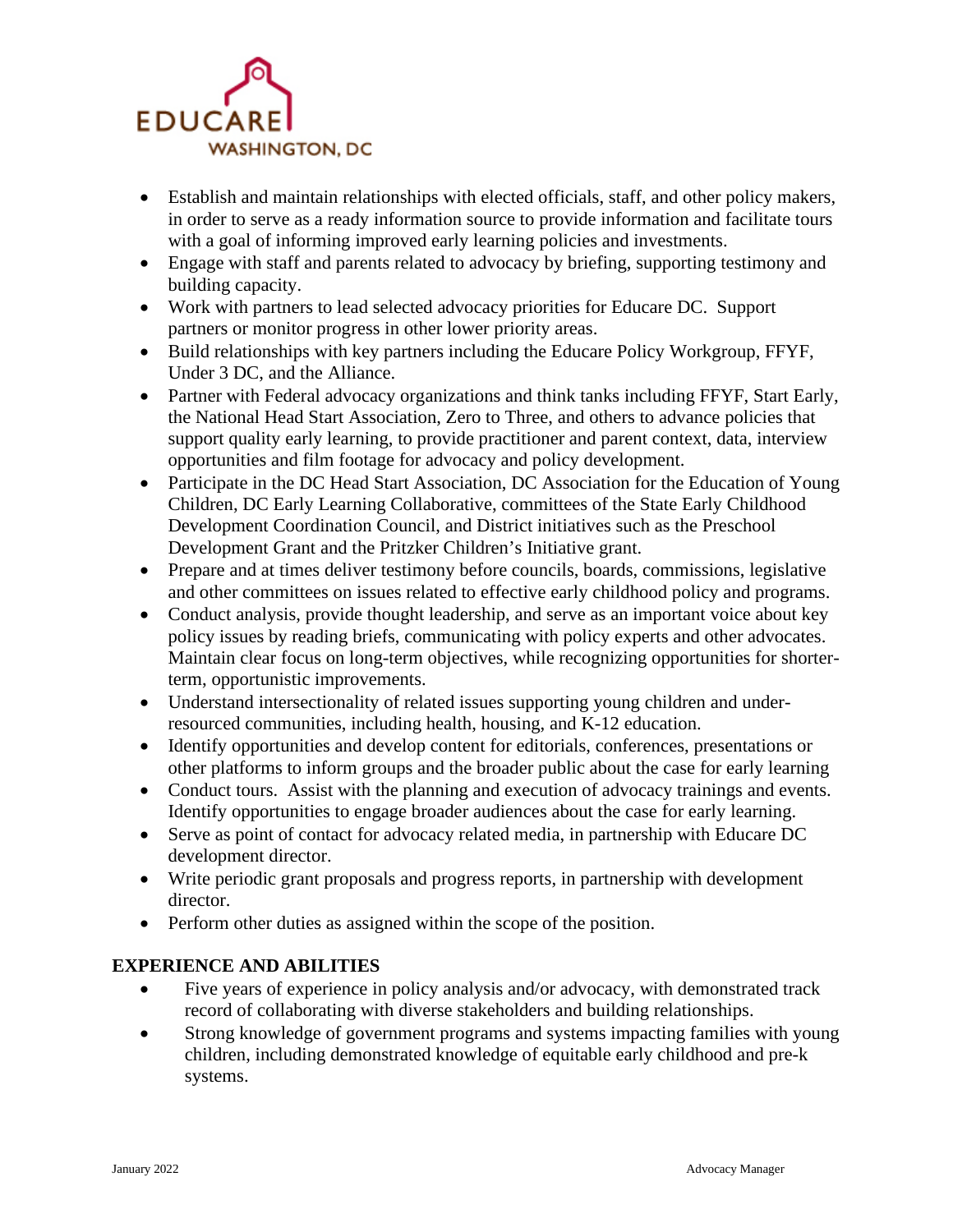

- Strategic instincts, good judgment, and ability to navigate complex differences and build alliances to achieve results.
- Deep interest in and passion for creating effective policies and systems to support positive outcomes for young children. Understanding of law-making process and the implications of policies when implemented.
- Commitment to racial equity, including an understanding of the concepts of institutional and structural racism and bias, and their impact on underserved and underrepresented communities.
- Superb verbal and written communication with diverse audiences, including via e-mail, phone, video conference and in person. Ability to tailor message and to accurately convey different viewpoints. Ability to synthesize complex issues.
- Ability to feel confident knowing deeply about a few policy areas and knowing "just a little about a lot".
- Capacity and desire to initiate and independently pursue key aspects of the position responsibilities. Comfort serving as sole Educare DC voice in many settings.
- Ability to manage competing priorities, multiple deadlines, and workflow processes involving multiple people.
- Ability to work flexible hours (e.g. attend community meetings, conferences or events).

# **EDUCATION REQUIREMENTS**

• Bachelor's Degree required. Master's Degree in public policy considered a plus.

# **ADDITIONAL JOB REQUIREMENTS**

- Clearance of background checks as required by local, state and federal regulations.
- Physical examination and diagnostic tests as required by local, state and federal regulations.
- A bi-annual physical exam, drug screen, COVID-19 vaccine, and TB test are required as a condition of continual employment.

# **ESSENTIAL JOB FUNCTIONS**

- Advanced command of the English language and grammar, both verbal and written.
- Visual and auditory acuity within professionally determined normal ranges, with correction if needed.
- Manual dexterity sufficient to operate a computer and office equipment, including, but not limited to, the telephone, fax machine, copier, and tape recorder.
- Must be able to lift 40 pounds.
- Must be able to travel.
- Must be able to enter and exit a vehicle without assistance and withstand exposure to adverse weather conditions.
- Experience working successfully with a culturally diverse staff and clients.